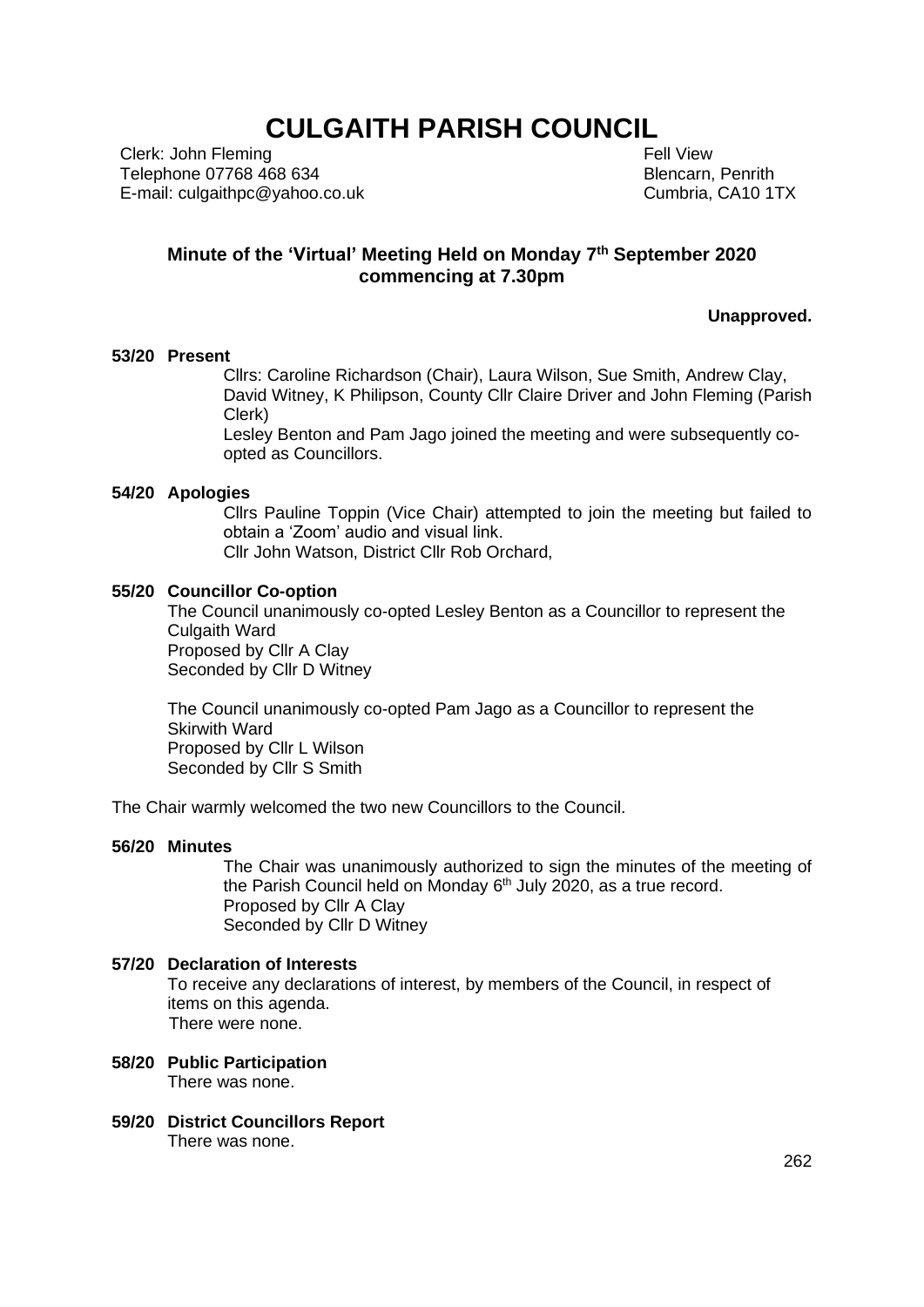#### **60/20 County Council Report**

A report was presented to the meeting; this being summarised in the monthly report available on: - (control/click)<https://youtu.be/EQ7uP2AfaOk>

#### **61/20 Finance (Incl.Vat)**

| 61.1 | The Following balances were noted as at:- | 28/8/2020 |
|------|-------------------------------------------|-----------|
|      |                                           |           |
|      | <b>HSBC Account</b>                       | 903.76    |
|      | <b>Penrith Building Society</b>           | 22041.20  |
|      | <b>NSI Account</b>                        | 23.83     |
|      | Vat to be claimed                         | 2.40      |
|      | <b>Total Cash</b>                         | 22971.19  |

The interim set of accounts, as at 28/8/2020, were unanimously approved. Proposed by Cllr P Jago Seconded by Cllr A Clay

#### **61.2 The Following Accounts were Ratified.**

| 61.2.1 J Fleming Fee June/July/August 2020.          | As per contract |
|------------------------------------------------------|-----------------|
| 61.2.2 J Fleming Office Provision June/July/Aug 2020 | 45.00           |
| 61.2.3 Internal Audit                                | 40.00           |
| 61.2.4 ICO Data Protection                           | 35.00           |
| 61.2.5 D Willett - Beech Tree Pruning Skirwith       | 30.00           |
| 61.2.6 Fellrunner – Grant 2020/2021                  | 235.00          |
| Mark Binney - Grass Cutting<br>61.2.7                | 572.70          |
| 61.2.8 Zoom - Monthly SO July 2020                   | 14.39           |
| 61.2.9 Kirkland PCC Grant                            | 250.00          |
| 61.2.10 Culgaith PC Grant                            | 200.00          |
| 61.2.11 Skirwith PCC Grant                           | 250.00          |
| 61.2.12 Blencarn Village Hall Grant                  | 250.00          |
| 61.2.13 Skirwith Village Hall Grant                  | 250.00          |
| 61.2.14 Culgaith Village Hall Grant                  | 250.00          |
| 61.2.15 Mark Binney - Grass Cutting                  | 547.80          |
| 61.2.16 CALC Good Councillor Guides X 2              | 6.00            |
| The above accounts were unanimously approved.        |                 |
| Proposed by Cllr C Richardson                        |                 |
| Seconded by Cllr S Smith                             |                 |

## **61.3 The Following Account was Approved for Payment**

J Fleming Expenses, 6th July – 7<sup>th</sup> September 2020 **10.80** Proposed by Cllr D Witney, Seconded by Cllr A Clay and unanimously approved.

#### **61.4 Clerks Salary Revision as per contract 2020/2021**

It was unanimously agreed to revise the Parish Clerks salary in line with his contract and the 2020/2021 National Joint Council for Local Government Services, 2020/21 Salary Award. Proposed by Cllr D Witney and Seconded by Cllr C Richardson.

### **61.5 The Following Receipts were Reported.**

| 61.5.1 Melmerby PC Zoom Fee   | 4.00 |
|-------------------------------|------|
| 61.5.2 Langwathby PC Zoom Fee | 4.00 |
|                               | 263  |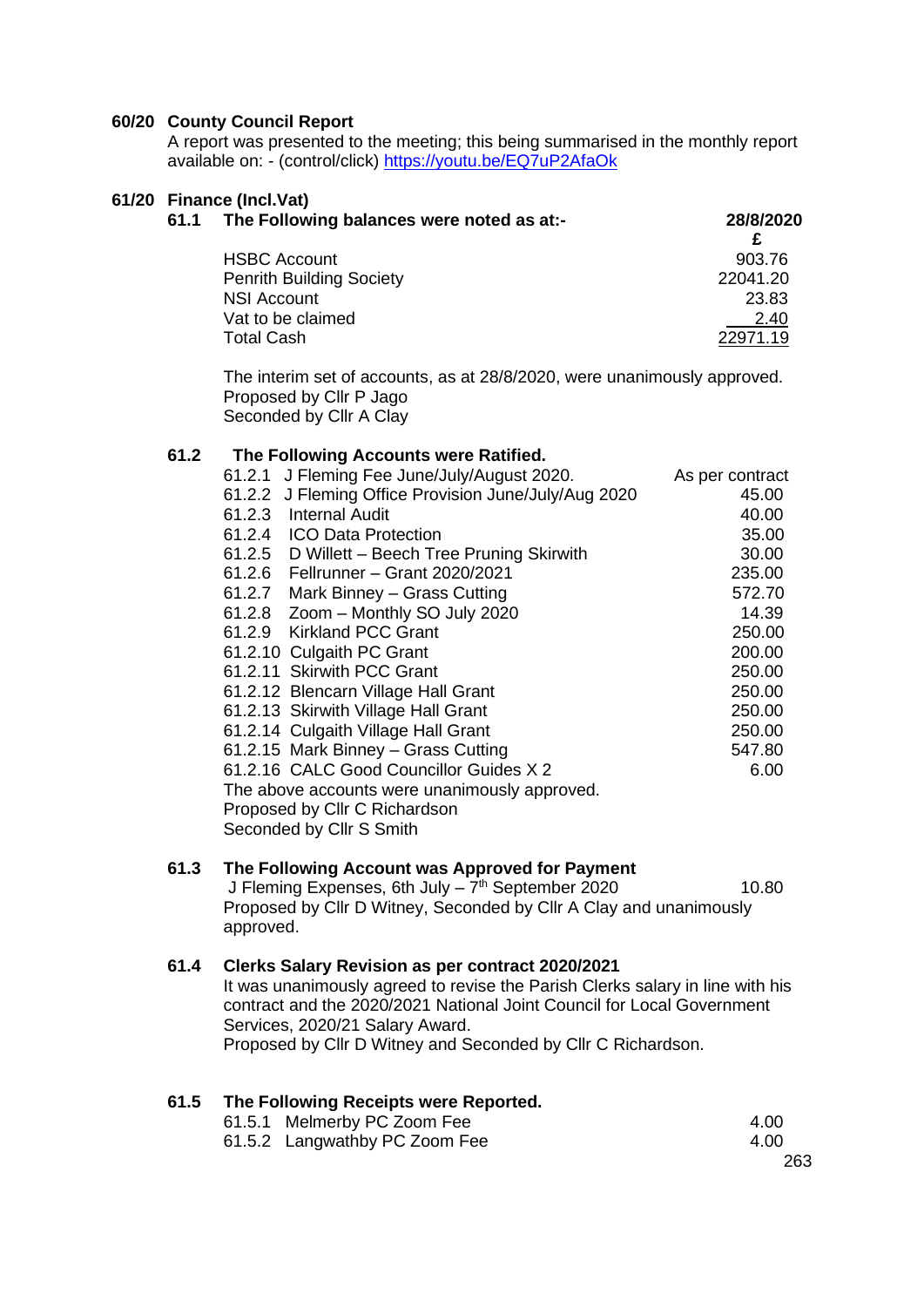### **61.6 Transfer** – Penrith Building Society to Current Account 3000.00

## **61.7 Computer Processor Upgrade to Solid State,**

It was unanimously agreed to upgrade the Council's Laptop to a 'Solid State' processor at a cost of approximately £110 ex Vat. Proposed by Cllr D Witney and Seconded by Cllr S Smith.

#### **62/20 Planning Applications**

20/0360 – High Croft, Culgaith - Proposed annex within grounds of High Croft to provide living accommodation - Supported

20/0523 - Home Farm, Skirwith - Removal of 3 x Cherry trees Supported

20/0509 – 2 Tarnside, Culgaith. Penrith - Creation of access track and re-siting of previously approved garage strategies and supported Supported

20/0267 – Land adjacent to B6412. Culgaith Penrith –Variation of condition 2 (plans compliance) for amendments to positions and sizes of windows and doors attached to approval 20/0030 Supported

20/0540 – The Durbervilles, Skirwith - Extend off road parking area and widen driveway access by 2m Supported Supported

20/0564 – 26 Otters Holt. Culgaith. Penrith - Rear single-storey extension and new side elevation windows **Supported** Supported

20/0332 – Rose Cottage. Blencarn. Penrith – Change of use of part of barn to form 1no. two storey dwelling –

This revised set of plans showed a lifting of the roof by approximately 0.6m and the installation of Velox roof windows on the rear S E Elevation.

Following discussion, it was considered that the rise in roof height will result in the Velox windows, on the Rear S E Elevation, invading the privacy and also creating the possibility of noise pollution, of the adjoining property, Mid Town Farm, who have a patio backing onto this elevation.

**Action**:- It was agreed to support these plans providing the Velox windows were moved onto the Front N W Elevation. . The Contract of Cualified Support in the Contract of Cualified Support

#### **63/20 Highways and Land Matters**

- **63.1 Safety Tree Pruning – Skirwith** Work to be done when circumstances permit
- **63.2 Safety Lime Tree Pruning – Kirkland -** Work completed by ENW
- **63.3 Chestnut Close Entrance –** Subsidence Work completed by Highways 264
- **63.4 Blencarn Junction** Pothole by drain Reported to Highways and repaired.
- **63.5 Skirwith Green Waste Skip** EDC to supply an extra skip for September.
- **63.6 Cross Hows Bridge**, Culgaith/Skirwith road Damage reported to Highways.
- **63.7 Kirkland Boundary Stones** Renovation required.

**63.4.1** It was reported that the stone between St Lawrence Church, Kirkland and the 'Flosh', was in order. This stone, incidentally having a Grade 11 listing with Historic England.

**63.4.2** The stone between Blencarn and Kirkland had been knocked over and the engraved 'K'', on one side, being slightly damaged. This stone is not listed with Historic England.